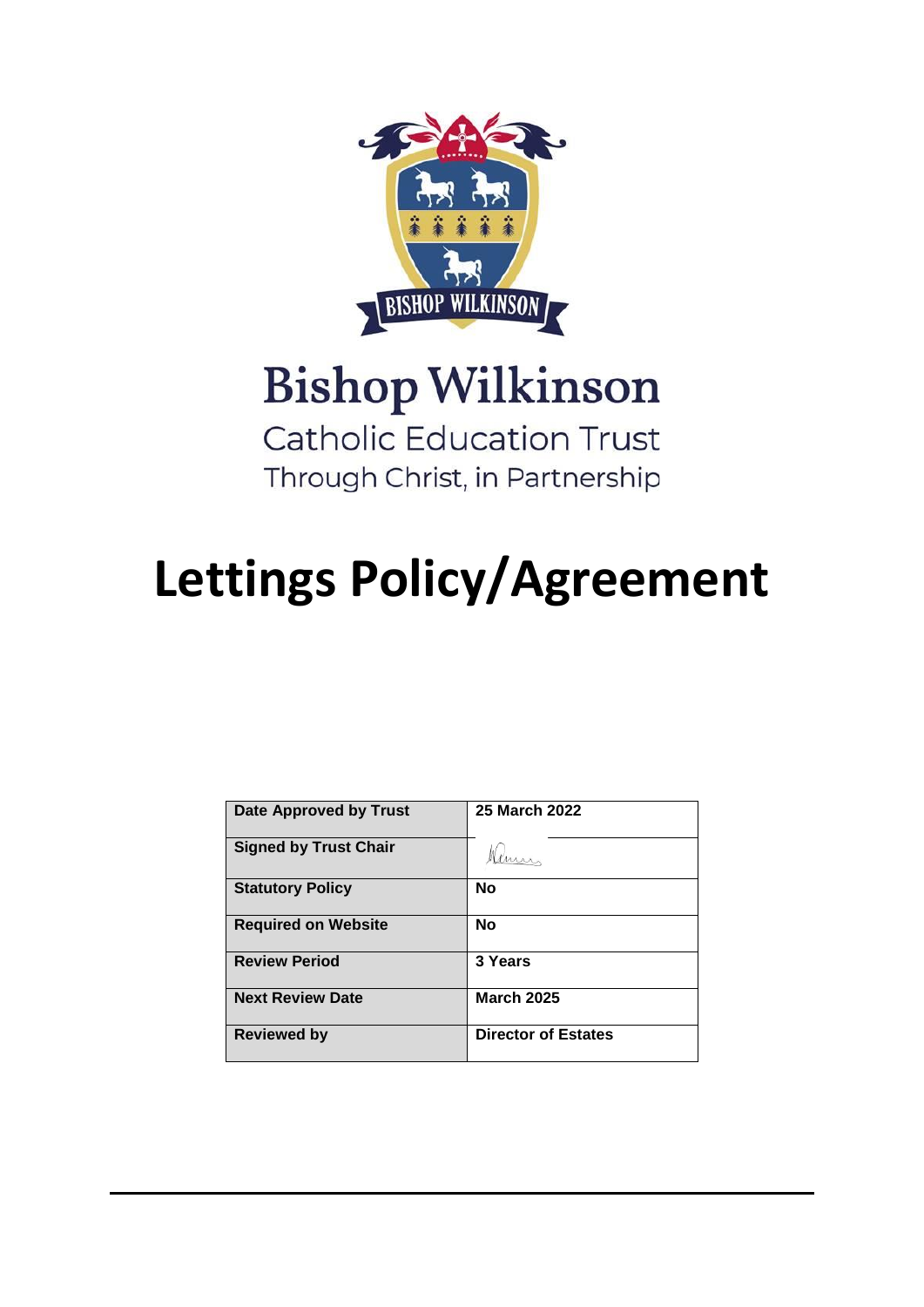# **Contents**

|                                                        | Page |
|--------------------------------------------------------|------|
| <b>Policy Statement</b>                                | 3    |
| Definition of a letting                                | 3    |
| Consultation                                           | 4    |
| Roles, responsibilities and administration of lettings | 4    |
| Charges for a letting                                  | 5    |
| <b>VAT</b>                                             | 5    |
| Procedures and practice                                | 6    |
| Public Liability and accidental damage insurance       | 6    |
| Security                                               | 6    |
| Safeguarding                                           | 7    |
| Monitoring and review                                  | 7    |
| Terms and Condition of Hire of Lettings                | 8    |
|                                                        |      |
| <b>Appendices</b>                                      |      |
| Appendix 1 - School Letting - Booking Request Form     | 16   |
| Appendix 2 - Hire Agreement                            | 18   |
| Appendix 3 - Lettings Checklist                        | 19   |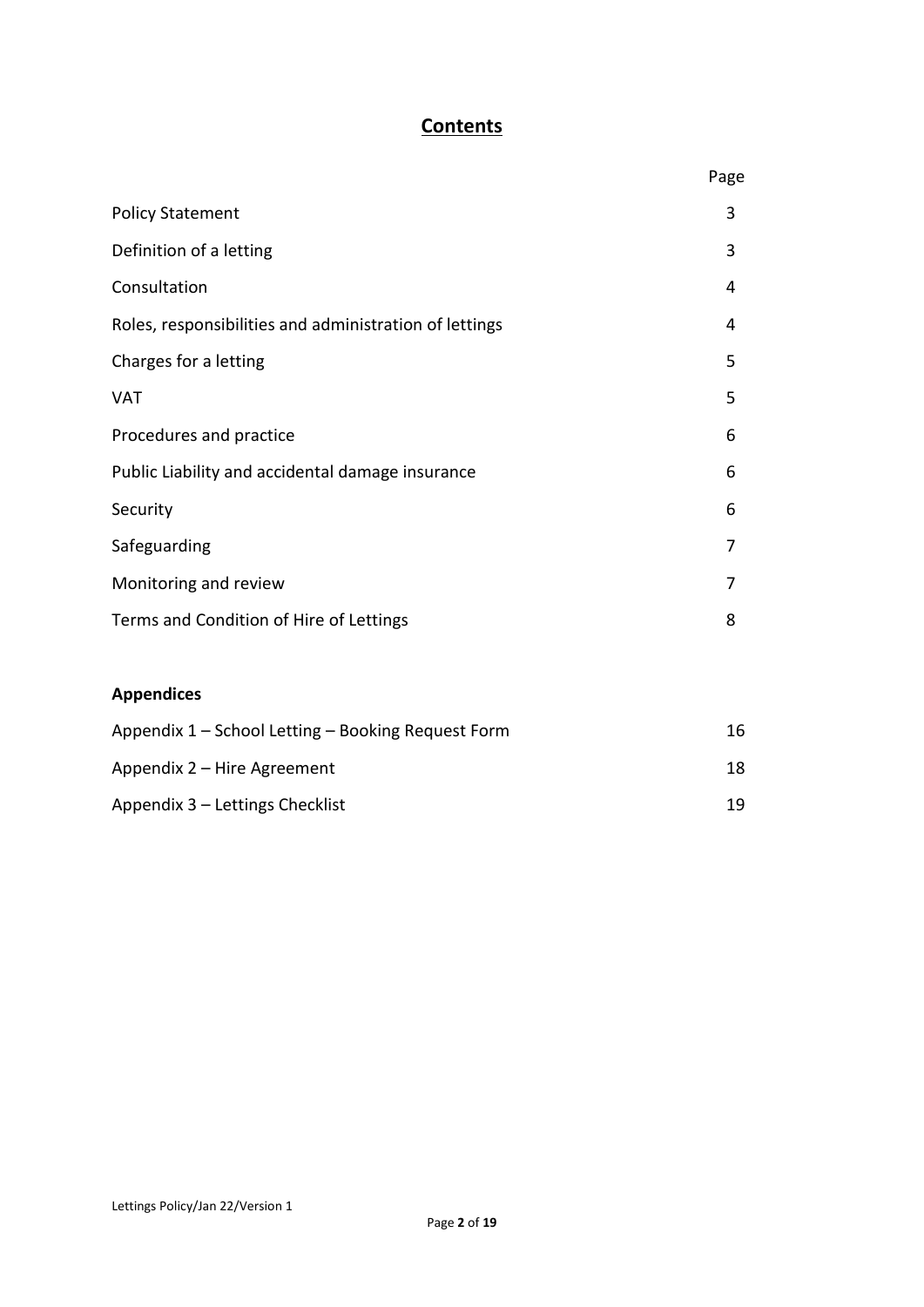#### **Policy Statement**

The Bishop Wilkinson Catholic Education Trust regards the school buildings and grounds as a community asset and will make every effort to enable them to be available for the delivery of extended services including community use. However, use for school functions will take priority over other lettings.

The Trust welcomes the opportunity to work with organisations in extending the range of opportunities to help children and young people achieve their full potential by engaging with services meeting the wider needs of children, young people, families and the local community. The Trust acknowledges that extended services, including community services, support and compliment the main teaching and learning activity within the school and contribute towards raising standards.

The Trust will not provide funds to subsidise any letting by commercial or community organisations. A charge will be levied to meet the additional costs incurred by the school in respect of any lettings of the premises.

The Trust reserves the right to:

- a) refuse applications without giving a reason;
- b) have a representative present at any function;
- c) terminate any activity not properly conducted.

It is important that requests for lettings are properly documented and assessed. The purpose of this policy is to: -

- provide clear guidance on lettings and the hire of Trust premises;
- enable safe access to Trust sites and premises;
- promote the use of Trust facilities by the wider community;
- safeguard the interests of the Trust and the individual schools within the Trust;
- ensure that lettings are not in conflict with the fundamental purpose of the Trust;
- maximise the commercial opportunity for lettings.

#### **Definition of a letting**

A letting may be defined as *"any use of the school premises (buildings and grounds) by either a community group or a commercial organisation".* A letting must not interfere with the primary activity of the school, which is to provide a high standard teaching and learning environment for all its students.

Use of the premises for activities such as staff meetings, parents' meetings, Local Governing Committee meetings, out of school hours learning / study support activities or any other extended services which support the raising of attainment and achievement, fall within the corporate life of the school. Costs arising from these uses are therefore a legitimate charge against the school's budget.

Care should be taken to ensure that any lettings are consistent with Trust values.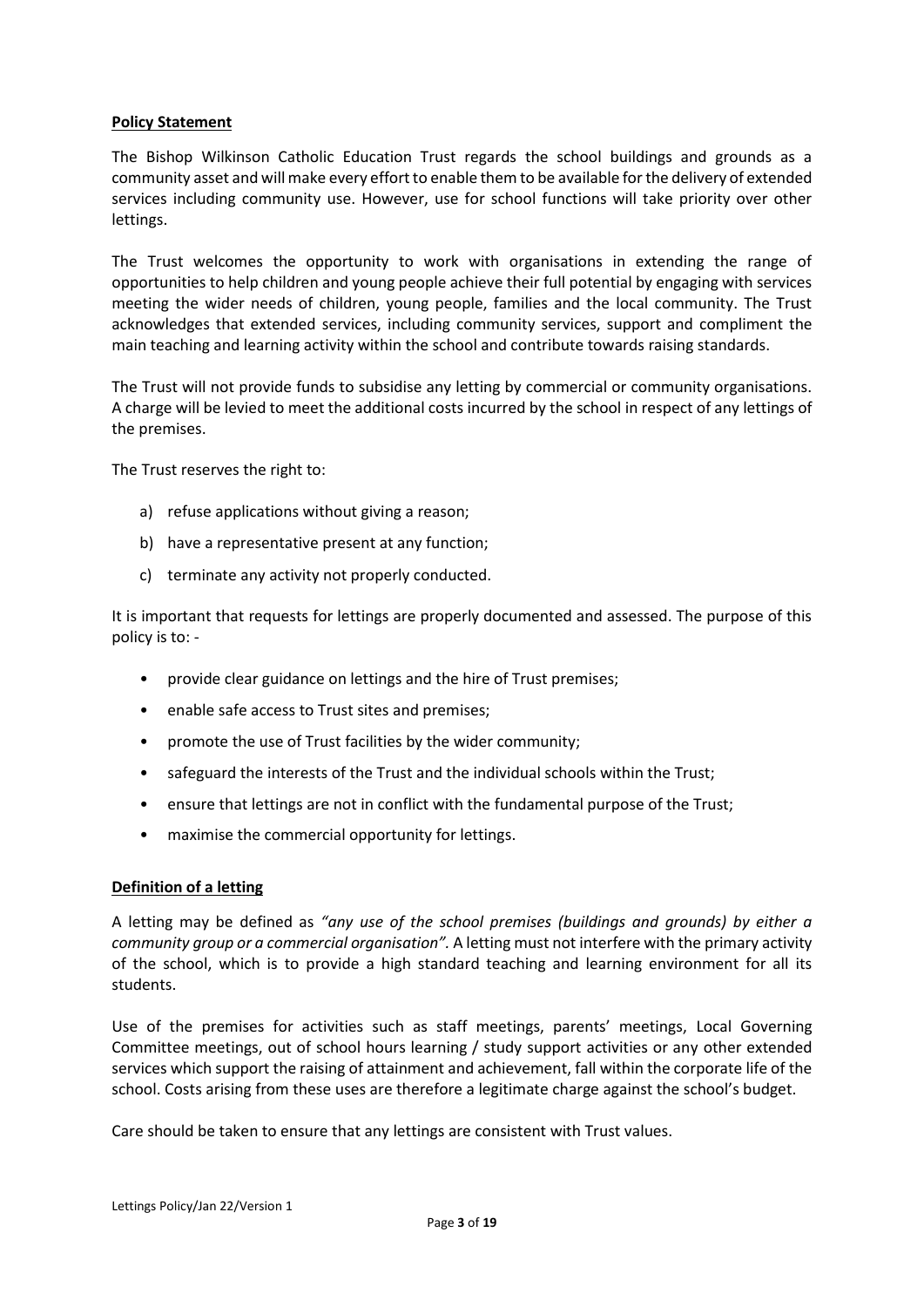# **Consultation**

This policy was written by the Director of Estates, in consultation with:

- Members of the Executive Team
- Business Managers within the Trust

### **Roles, Responsibilities and Administration of Lettings**

The Trust Board is responsible for:

- a) Approving this policy and ensuring that it is reviewed regularly.
- b) Approving and monitoring the hire charges for the letting of school premises.
- c) Approving the Terms and Conditions of Hire for lettings.
- d) Ensuring that the Trust has the appropriate insurance in place.

The Trust Chief Executive Officer (CEO) is responsible for:

- a) Ensuring that the Headteachers are aware of their responsibilities relating to this policy.
- b) Ensuring that the Finance team are aware of the charges to be levied for commercial and community lettings at each premises.

The Trust Chief Operating Officer (COO) is responsible for:

a) Setting the hire charges for the letting of school premises in conjunction with Headteachers.

Headteachers are responsible for:

- a) the management of lettings, in accordance with this policy. The Headteacher may delegate all or part of this responsibility to other members of staff (e.g. person with responsibility for school lettings/finance), whilst still retaining overall responsibility for the lettings process.
- b) If the Headteacher has any concern about whether a particular request for a letting is appropriate or not, s/he will consult with the COO or Director of Estates to determine the appropriateness of the letting.
- c) Ensuring their staff responsible for the letting of school premises are aware of their responsibilities relating to this policy.

Staff with delegated responsibility for lettings are responsible for:

a) Ensuring that the lettings procedures are followed.

Hirers are responsible for:

a) Adhering to the procedures and Terms and Conditions of Hire.

All schools are responsible for:

- a) Managing the day-to-day lettings of the premises and ensure effective communication between all parties concerned.
- b) Maintaining accurate records of all bookings.
- c) Confirming bookings using the Hire Agreement Form (Appendix 2)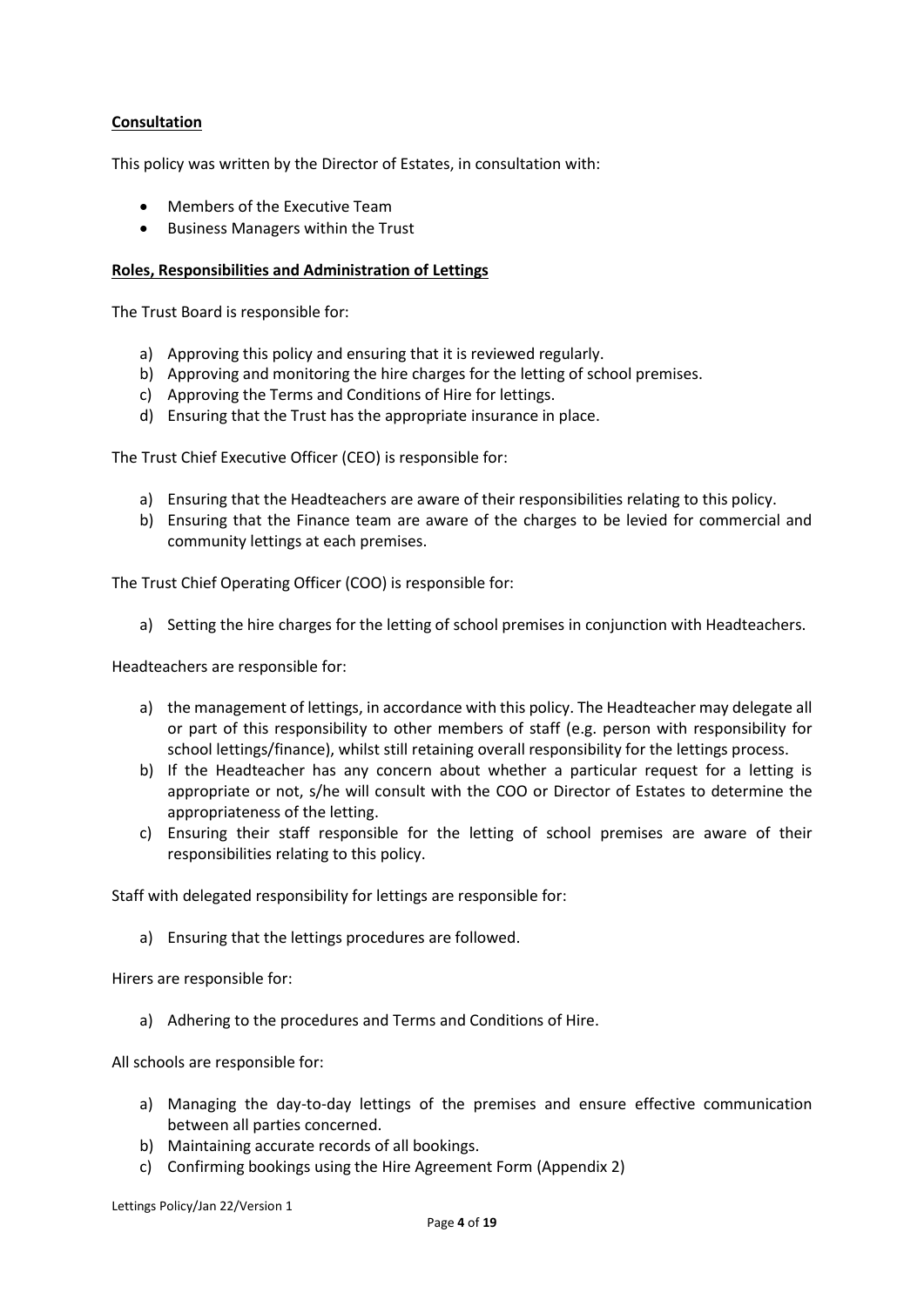- d) Checking and filing insurance and safeguarding documentation provided by hirers.
- e) Arranging premises staff for lettings.
- f) Ensuring facilities are as required by hirers.
- g) Ensuring appropriate training for hirers or appropriate member of staff is present when any specialised equipment or accommodation is hired.
- h) Monitoring all hirers to ensure all aspects of the contract are being adhered to and that facilities are left ready for school use.

Secondary schools are responsible for:

a) raising invoices and chasing any outstanding payments from Hirers.

Central Finance Team are responsible for:

a) raising invoices and chasing any outstanding payments for primary schools.

#### **Charges for a letting**

The Trust is responsible for setting charges for the letting of a school premises. A charge may be levied to cover the following:

- Cost of services (heating and lighting).
- Cost of staffing (additional security, caretaking and cleaning) including "on-costs".
- Cost of administration.
- Cost of "wear and tear".
- Cost of use of school equipment (if applicable).
- Profit element (if appropriate)

Where there are multiple lettings taking place at the same time, the costs for services and staffing will normally be shared between the organisations involved.

The specific charge levied for each letting will be reviewed no less than annually by the Board of Trustees (or as delegated for Committee determination). Current charges will be provided in advance of any letting being agreed.

In considering request for lettings consider the following:

- a) whilst the school will try to accommodate all requests, the school and current hirers will be given priority.
- b) The type of activity.
- c) Possible interference with school activities.
- d) The availability of facilities.
- e) The availability of staff.
- f) Health and safety considerations.
- g) Whether the letting is deemed compatible with the ethos of the school/Trust.

#### **VAT**

Lettings may be subject to a VAT charge at the Standard rate of 20%. The cluster finance manager for each school or the Chief Financial Officer will advise whether or not this is the case. For all lettings a sales invoice will need to be raised by the Central finance team showing the applicable rate of VAT.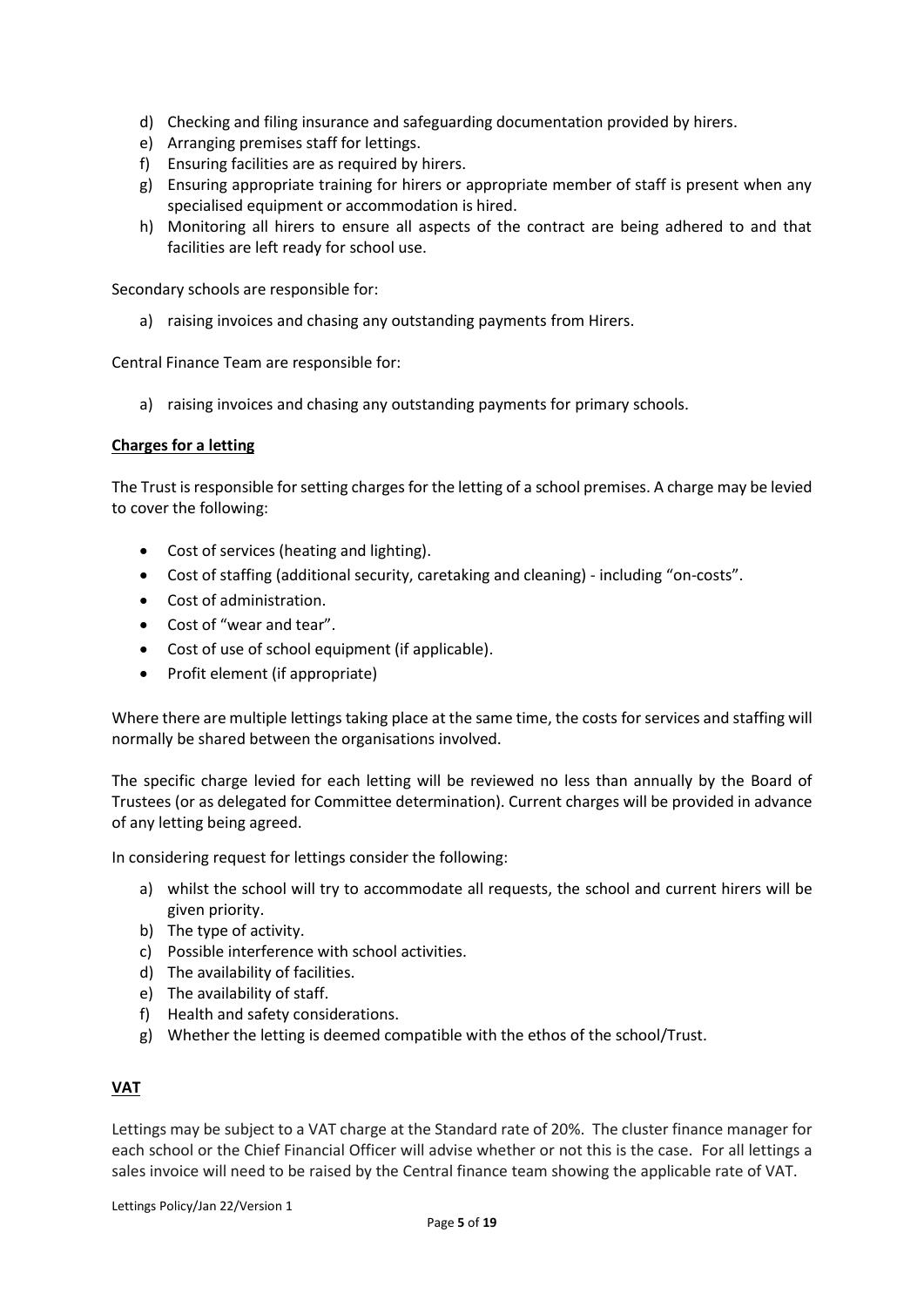### **Procedures and Practice**

Organisations seeking to hire a school premises should approach the Headteacher/School Business Manager/Premises Manager/Person responsible for lettings, who will identify their requirements and clarify the facilities available.

A *Booking Request Form (Appendix 1)* should be completed at this stage. The Headteacher/Board of Director's has the right to refuse an application and interested parties should be advised that no letting should be regarded as "booked" until approval has been given in writing. No public announcement of any activity or function taking place should be made by the organisation concerned until the booking has been formally confirmed.

The starting and finishing times on the booking form should be such, to allow time for any setting up and clearing up, respectively.

Once a letting has been approved, confirmation will be sent to the hirer, setting out full details of the letting and enclosing a copy of the terms and conditions and the hire agreement *(Appendix 2)*. The letting should not take place until the signed agreement has been returned to the school.

The person applying to hire the premises will be invoiced for the cost of the letting as appropriate in accordance with the current scale of charges. Payment must be made directly into the Trust's bank account. Income and expenditure associated with lettings will be regularly monitored and reported to the Trust.

Schools must seek payment in advance to reduce any possible bad debts. A one-off booking must be paid in advance and all other bookings are either paid monthly or termly in advance.

The hirer should be a named individual and the agreement should be in their name, giving their permanent private address. This avoids any slight risk that the letting might be held to be a business tenancy, which would give the hirer security of tenure.

#### **Public Liability and Accidental Damage Insurance**

All Hirers, whether groups or individuals, are responsible for arranging their own public liability insurance and to ensure the insurance covers all their legal liabilities for accidents resulting in injuries to persons (including all participants in the activity for which premises are being hired). This cover must also extend to include loss or damage to the premises of the school site arising out of the letting. The minimum limit for this insurance cover is **£5 million**. Evidence of the appropriate cover will be required by the relevant school in advance of any hire and will be subject to annual review.

#### **Security**

The school Headteacher or designated member of school staff, has delegated authority to determine the security risk for each letting and will be responsible for allocating a continuous security presence or other appropriate control measure.

#### **Safeguarding and the Prevent Duty**

Lettings will not be made to persons under the age of 18, or to any organisation or group with an unlawful or extremist background.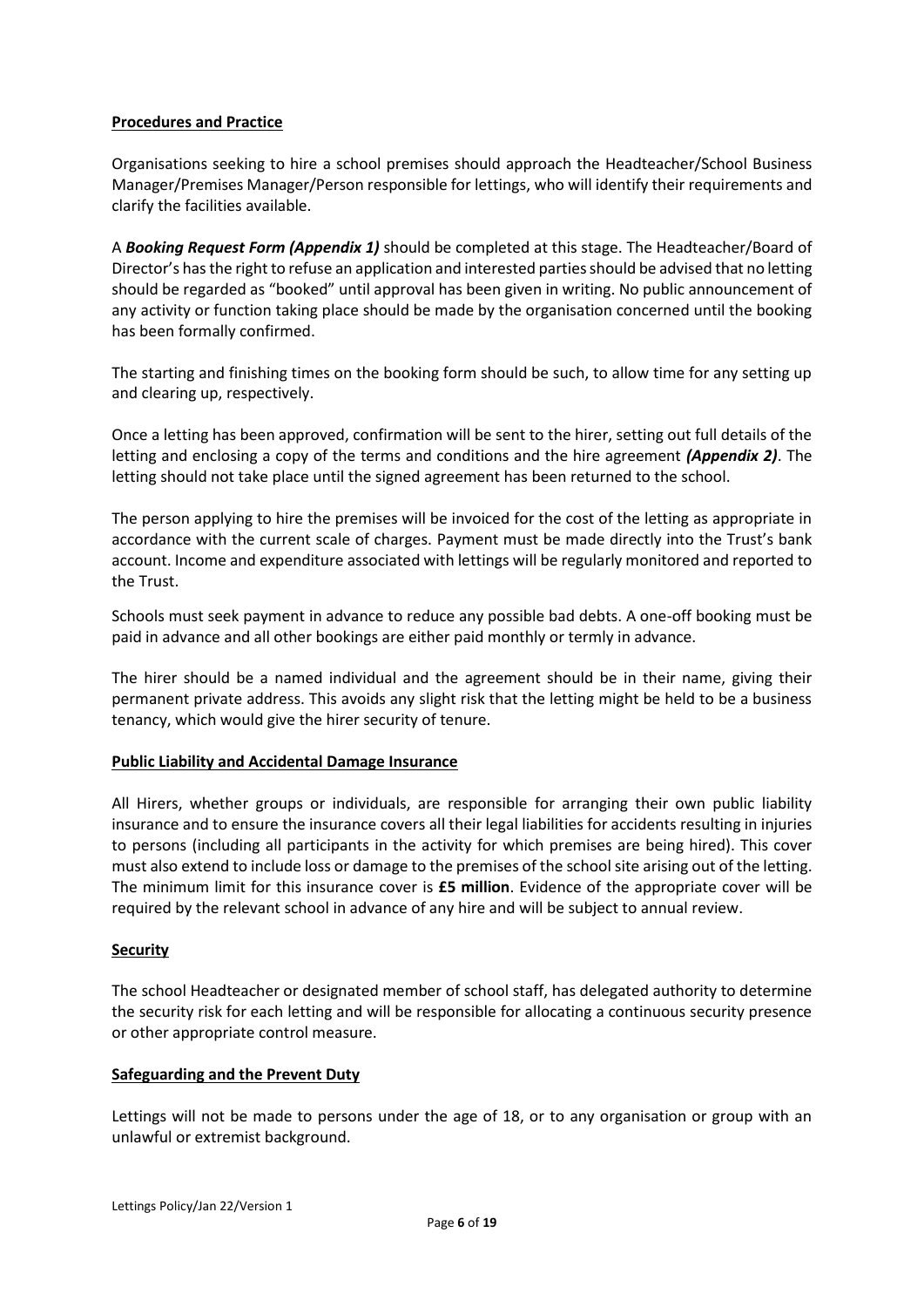All hirers must state the purpose of the hire. Each application will be vetted by the school and any concerns will be reported to the Headteacher prior to approval.

Any organisation submitting a lettings request involving working with children and/or young people must have appropriate Disclosure and Barring Service (DBS) checks in place and present an original copy to the school to be sighted and recorded.

An application will not be approved if it:

- a) Is aimed at promoting extremist views.
- b) Involves the dissemination of inappropriate materials.
- c) Contravenes the statutory Prevent duty.
- d) Is likely to cause offence to public taste and decency (except where this is, in the opinion of the Headteacher, balanced or outweighed by freedom of expression or artistic merit).

Where an individual or group is found to be promoting views in contravention of the school's Prevent duty, the person or group is guilty of an offence, under the Education Act 1996, and liable on summary conviction to a fine. In addition, the school will contact the police who will remove the person or group from Trust premises.

#### **Monitoring and Review**

This policy will be reviewed every three years. Charges for lettings will be agreed by the school, COO and Board of Director's on an annual basis.



**Bishop Wilkinson** Catholic Education Trust Through Christ, in Partnership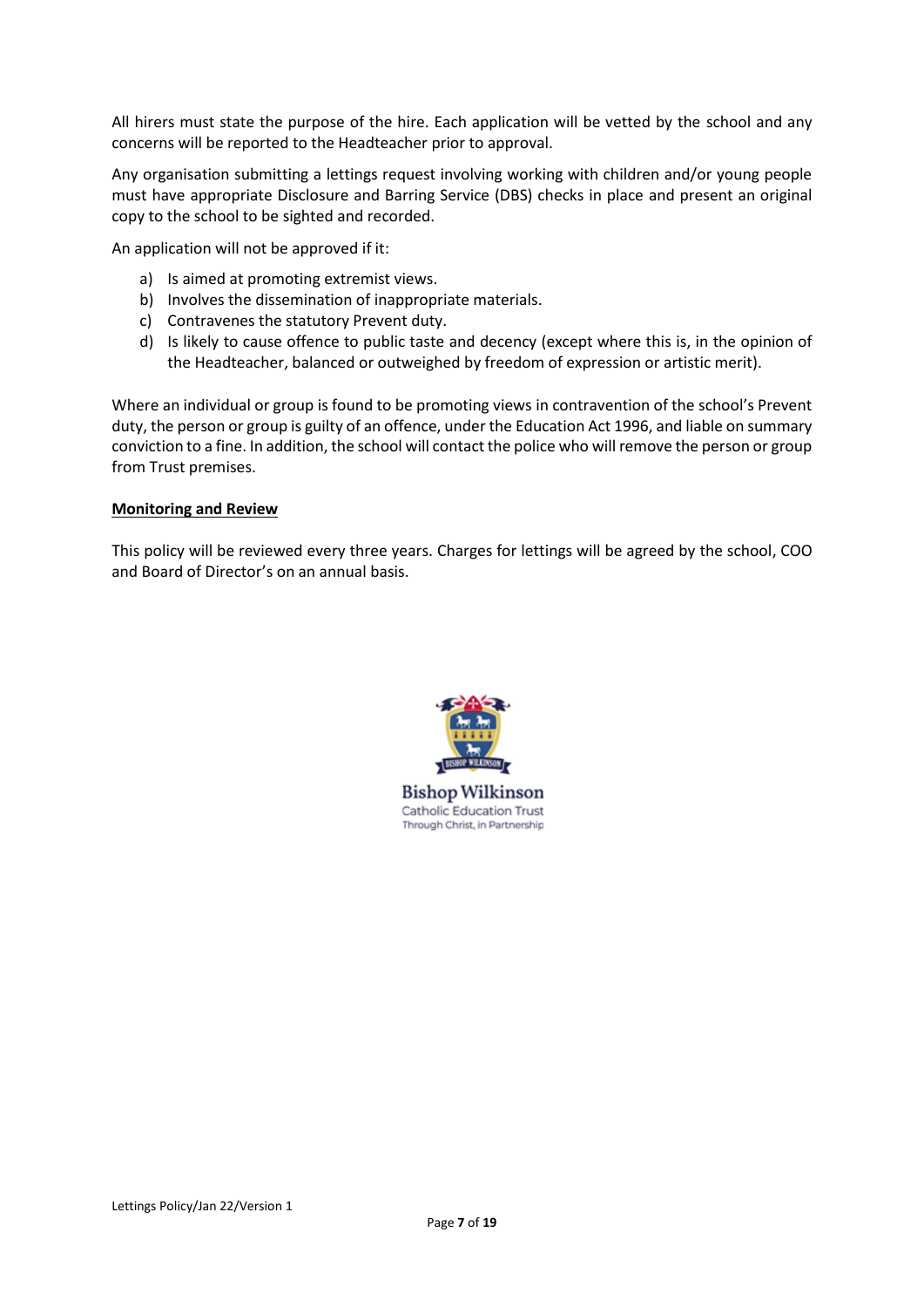# **TERMS AND CONDITIONS OF HIRE OF LETTINGS**

All terms and conditions must be adhered to. The 'hirer' shall be the person making the application for a letting, and this person will be personally responsible for payment of all fees or other sums due in respect of the letting and ensuring the terms and conditions are adhered to.

#### **Interpretation**

**Hirer**: person making the application for a letting who will be responsible for payment of all fees of other sums due in respect of the letting.

**Trust**: The Bishop Wilkinson Catholic Education Trust.

**School:** the respective Trust school with facilities for hire.

# **Status of the Hirer**

Lettings will not be made to persons under the age of 18, or to any organisation or group with an unlawful or extremist background. The hire agreement is personal to the hirer only, and nothing in it is intended to have the effect of giving exclusive possession of any part of the school to them or of creating any tenancy between the school and the Hirer.

#### **Safeguarding**

If a particular letting involves contact with the school's students or other young people then any organisation or individual submitting a lettings request involving working with children and/or young people must provide to the school, evidence that appropriate policies and procedures are in place with regard to safeguarding children and child protection i.e. Safeguarding Policy, and provide evidence to the school of disclosure and barring scheme check (DBS) relating to all staff and others working closely with children. Evidence required:

- a) a 'letter of assurance' from the organisation providing the names and DBS numbers of the supervising adults/staff.
- b) DBS certificate for supervising adult and additional photographic identification.

The school will require evidence of appropriate qualifications for hirers.

#### **Attendance**

The Hirer shall be responsible for ensuring that the number of persons using the premises does not exceed that for which the application was made, and approval given.

A register of attendance must be taken before the start of every letting, in case of the event of a fire. The Hirer must ensure that the people attending the letting are aware of the school's fire procedures and fire assembly point. The hirer is to take the attendance sheet to the fire evacuation point to ensure that all attendees have evacuated the building safely.

#### **Behaviour**

The Hirer shall be responsible for ensuring the preservation of good order for the full duration of the letting and until the premises are vacated.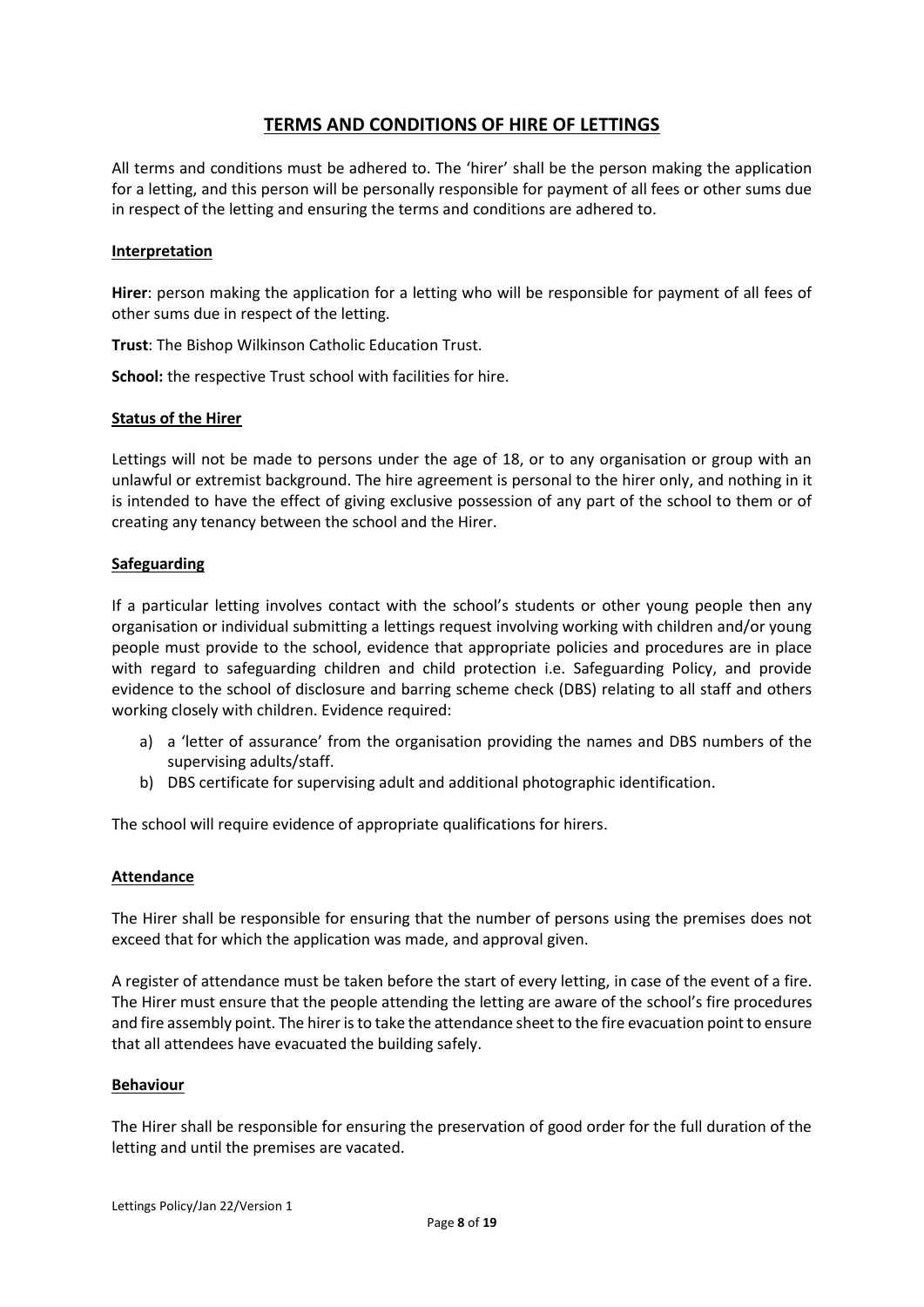# **Priority of Use**

The Headteacher will resolve conflicting requests for the use of the premises, with priority always being given to school functions.

#### **Health and Safety**

The Hirer must comply with all the laws relating to the premises and the occupation and use of the premises by the Hirer, including but not limited to Health and Safety legislation.

The Hirer shall be responsible for the prevention of overcrowding (such as would endanger public safety), and for keeping clear all gangways, passages and exits.

The Hirer shall be responsible for providing adequate supervision to maintain order and good conduct, and - where applicable - the Hirer must adhere to the correct adult/child ratios at all times. The hirer shall be informed of the maximum number of attendees for each venue at the time of hire application.

The Hirer must always, whilst participants are on site, have immediate access to participants' emergency contact details, and always have access to a mobile phone.

The Hirer is required to comply with all relevant DfE guidance on preventing and managing suspected and confirmed cases of Covid-19.

[https://www.gov.uk/government/publications/protective-measures-for-holiday-or-after-school](https://www.gov.uk/government/publications/protective-measures-for-holiday-or-after-school-clubs-and-other-out-of-school-settings-for-children-during-the-coronavirus-covid-19-outbreak/protective-measures-for-out-of-school-settings-during-the-coronavirus-covid-19-outbreak)[clubs-and-other-out-of-school-settings-for-children-during-the-coronavirus-covid-19](https://www.gov.uk/government/publications/protective-measures-for-holiday-or-after-school-clubs-and-other-out-of-school-settings-for-children-during-the-coronavirus-covid-19-outbreak/protective-measures-for-out-of-school-settings-during-the-coronavirus-covid-19-outbreak) [outbreak/protective-measures-for-out-of-school-settings-during-the-coronavirus-covid-19-outbreak](https://www.gov.uk/government/publications/protective-measures-for-holiday-or-after-school-clubs-and-other-out-of-school-settings-for-children-during-the-coronavirus-covid-19-outbreak/protective-measures-for-out-of-school-settings-during-the-coronavirus-covid-19-outbreak)

The Hirer must ensure that the Trust or school have accurate details of any suspected Covid so appropriate action can be taken e.g. isolating the facility for the required 72 hour period before accessing.

#### **In the event of an emergency/fire:**

- 1. The person discovering the fire will operate the nearest fire alarm and call the relevant emergency services.
- 2. On hearing the fire alarm, all participants must walk calmly through the nearest emergency exit and assemble at the designated muster areas as advised by the Hirer.
- 3. Do no stop to collect your belongings.
- 4. Close doors as you leave the building.
- 5. Phone the emergency contact number issued by the school.
- 6. Do not depart until the emergency services have arrived.
- 7. The Hirer and user must not re-enter the premises until the 'all clear' has been given. The relevant emergency service or member of school staff will give this instruction.

The hirer is responsible for familiarising themselves with emergency exits and must ensure that participants are aware of emergency evacuation procedures and assembly points. It is good practice to carry out emergency evacuation drills at suitable intervals. The hirer must, at all times whilst participants may be on site, have immediate access to participants' emergency contact details, and have access at all times to a mobile phone.

The details of the school are below to give to the emergency services:

#### Address: St Benet's Way, Ouston, Chester le Street, DH2 1QX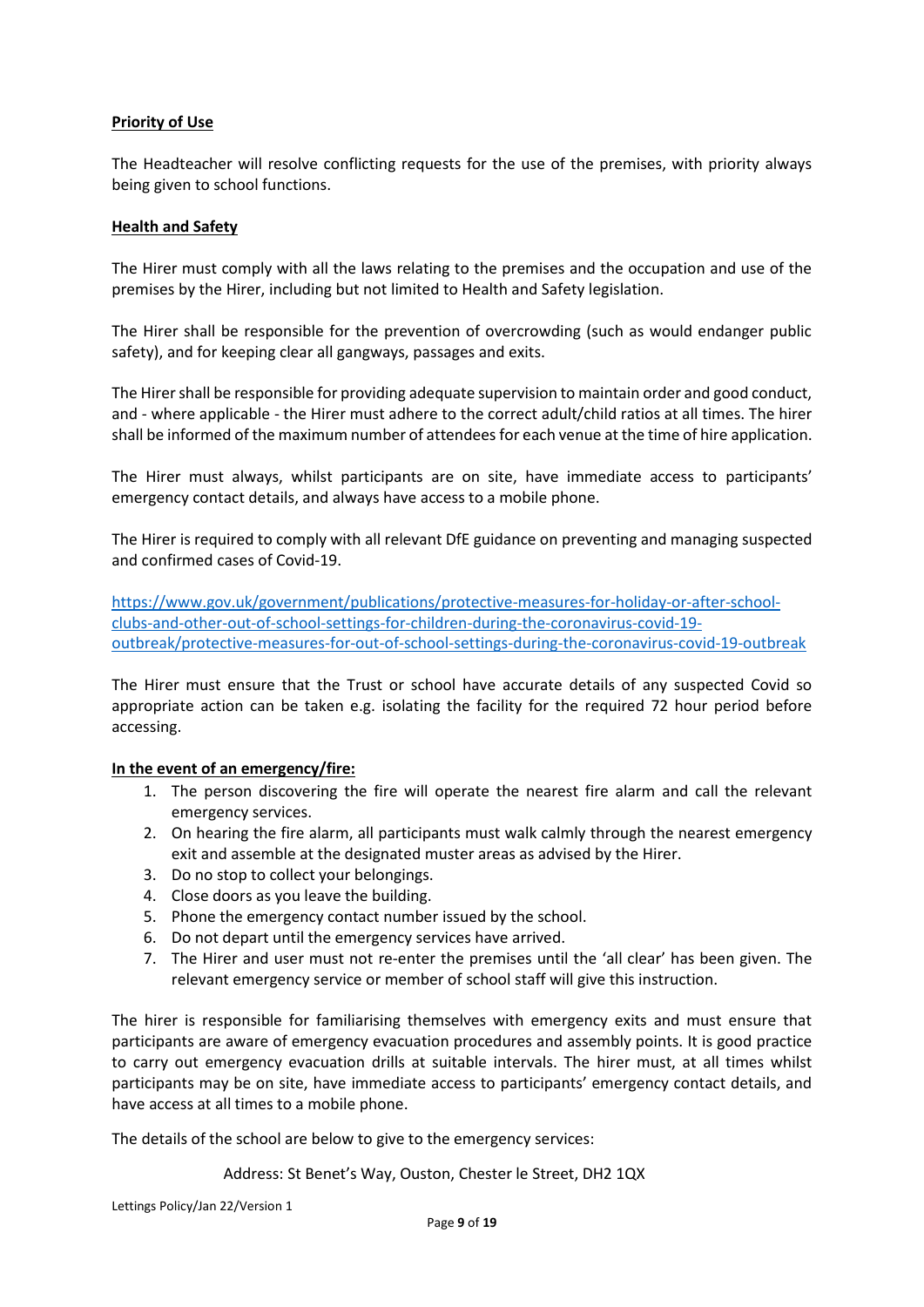#### **Own Risk**

It is the Hirer's responsibility to ensure that all those attending are made aware of the fact that they do so in all respects at their own risk.

#### **Damage, Loss or Injury**

The school reserves the right to stop or suspend any activities if any damage is incurred on the premises, perpetrated by the people attending the Hirer's event and the Hirer shall have no claim whatsoever against the Trust or the school.

Any repair costs for damages, perpetrated by the people attending the Hirer's event/session will be charged to the Hirer.

The Hirer warrants to the Trust Board that it has appropriate public liability insurance to cover all its legal liabilities for accidents resulting in injuries to persons (including all participants in the activity for which the premises are being hired), and/or loss of or damage to property, including the hired premises, arising out of the letting. The minimum limit for this insurance cover is *£5 million*. The Hirer must produce the appropriate schedule of insurance cover before the letting can be confirmed.

The school will not be responsible for any injury to persons or damage to property arising out of the activities undertaken and supervision thereof during the letting of the premises.

We will inform the Hirer of any areas within the scope of the letting arrangements where asbestos has been identified, if there is a foreseeable risk of potential damage arising from the specific hire use of the building.

No school furniture shall either be moved into or removed from any such room or hall without the previous sanction of the school, nor shall desks, forms or other articles be piled one upon another, and an additional charge will be made for extra work involved in the removal of such furniture. If the Hirer desires to bring additional furniture into a room or hall, they must make special application for that purpose.

The Trust Board and school will not, in any circumstances, accept any responsibility or liability for:

- (a) The loss, theft of, or damage to, any goods or property of the Hirer or of belongings to any other person left, deposited or brought into the school premises.
- (b) Any personal injury sustained by the Hirer or any other person during the period of the hiring of the school premises unless such injury is sustained as a result of the negligence of the school.

#### **Furniture and Fittings**

Furniture and fittings shall not be removed or interfered with in any way. No fittings or decorating of any kind necessitating drilling, or the fixing of nails or screws into fixtures which are part of the school fabric, are permitted. In the event of any damage to premises or property arising from the letting, the Hirer shall pay the cost of any reparation required.

Flammable or hazardous substances are not to be used nor is the use of candles, fireworks or flames allowed.

The Hirer will ensure all facilities used are kept in a clean and tidy condition when in occupation.

The facilities must be left in the same condition as before the hire period. No food, rubbish or other belongings of the Hirer should be left on the premises. Waste refuse sacks should be used and can be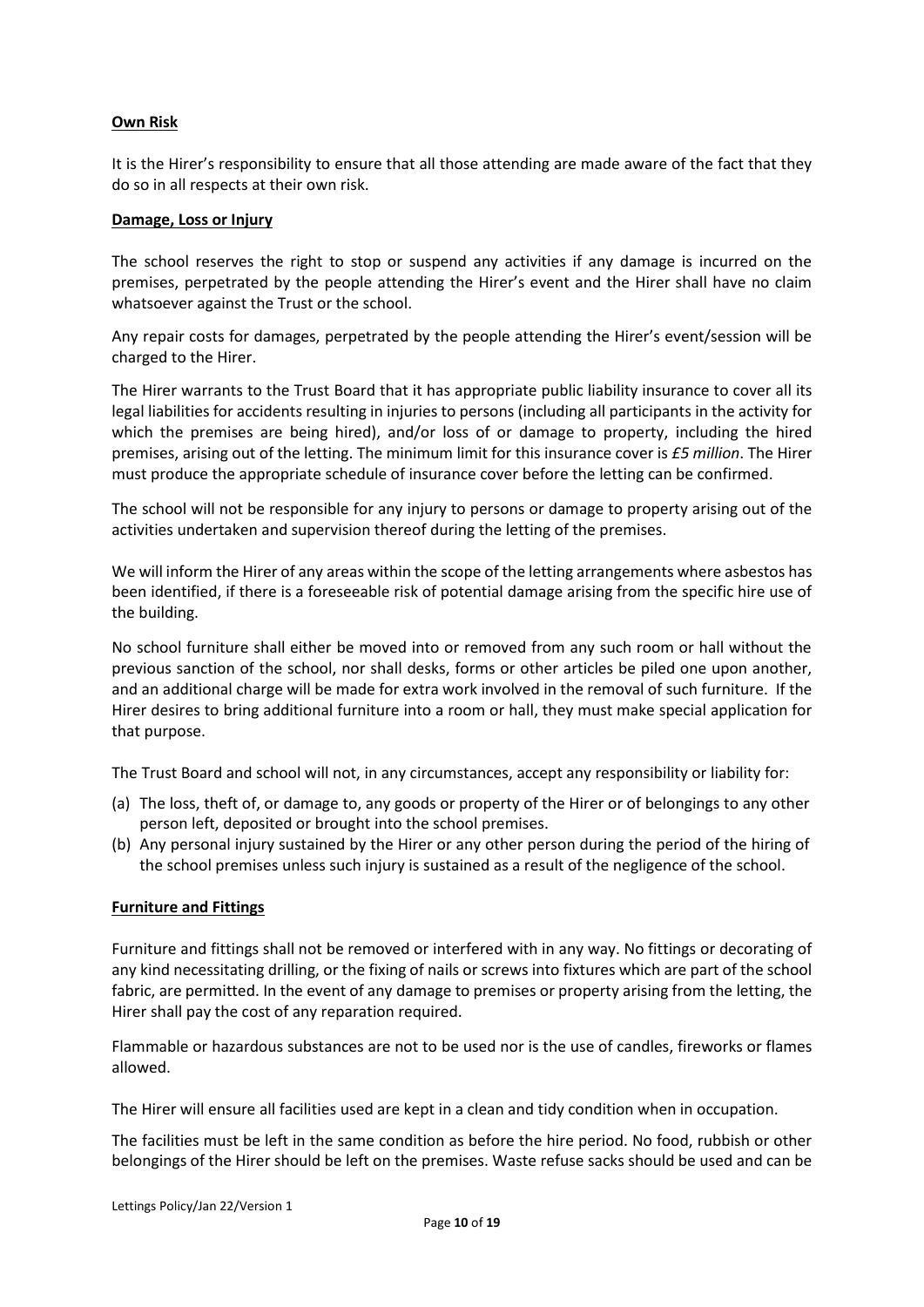deposited in the school's refuse bins/area. If additional cleaning is necessary, the Hirer will be charged accordingly.

#### **School Equipment**

This can only be used if requested on the initial application form, and if its use is approved by the Headteacher *(or other person with delegated responsibility).* Responsible adults must supervise the use of any equipment that is issued and ensure its safe return. The Hirer is liable for any damage, loss or theft of school equipment they are using, and for the equipment's safe and appropriate use. Use of the schools' resources, including telephones and photocopiers, is not included in a letting arrangement unless expressly agreed at the time of the letting. It should not be assumed that the school office may be available during the time of the letting and it is recommended that the hirer has access to a mobile phone to cover the event of an emergency.

#### **Hirer's Equipment**

The hirer should state on the hire agreement any equipment that they intend to bring into school. They are responsible for ensuring the suitability of the equipment and for ensuring that it is in good order.

Any electrical equipment brought by the Hirer onto the school site **MUST** have been PAT tested within the last 12 months. Equipment must have a certificate (Portable Appliance Test) of safety from a qualified electrical engineer. The intention to use any electrical equipment must also be notified on the application. Noise levels should be kept to a reasonable level so as not to disturb the neighbours.

Any of the hirer's own equipment should be brought into / removed from school within the time booked.

#### **Playing Field Notices**

- a) Playing fields must not be used when considered to be unfit for play. This decision is not the prerogative of the referee or Hirer. The Headteacher of the school concerned or his/her representative will make this decision except in paragraphs c and e below.
- b) The Hirer must telephone the school no later than 3pm on the night prior to the game to find out whether the pitch can be used. If play is not allowed the Premises Team must inform the Hirer.
- c) If play is possible by 3pm on the night prior to the game but inclement weather occurs after the decision has been made, it is the responsibility of the Premises Team to decide whether conditions are such that play can take place without undue damage to the pitch.
- d) If it is evident that the Hirer has used the pitch in conditions which are considered detrimental to its further use, the school or Trust reserve the right to terminate forthwith the hiring of the facility and may require financial compensation in respect of its reinstatement.
- e) The school or Trust reserve the right to withdraw without notice, the use of a pitch at any time (normally because it has been overplayed), without the responsibility of finding alternative accommodation or facilities for any Hirer. In this event, the Hirer shall have no claim whatsoever against the school or Trust in respect of the hiring or on account of the withdrawal.

The Hirer must accept responsibility for ensuring that the playing area, posts, wickets etc., are safe for play before the game commences. Hirers using rugby pitches must provide their own post pads as the school or Trust can accept no responsibility for such provision.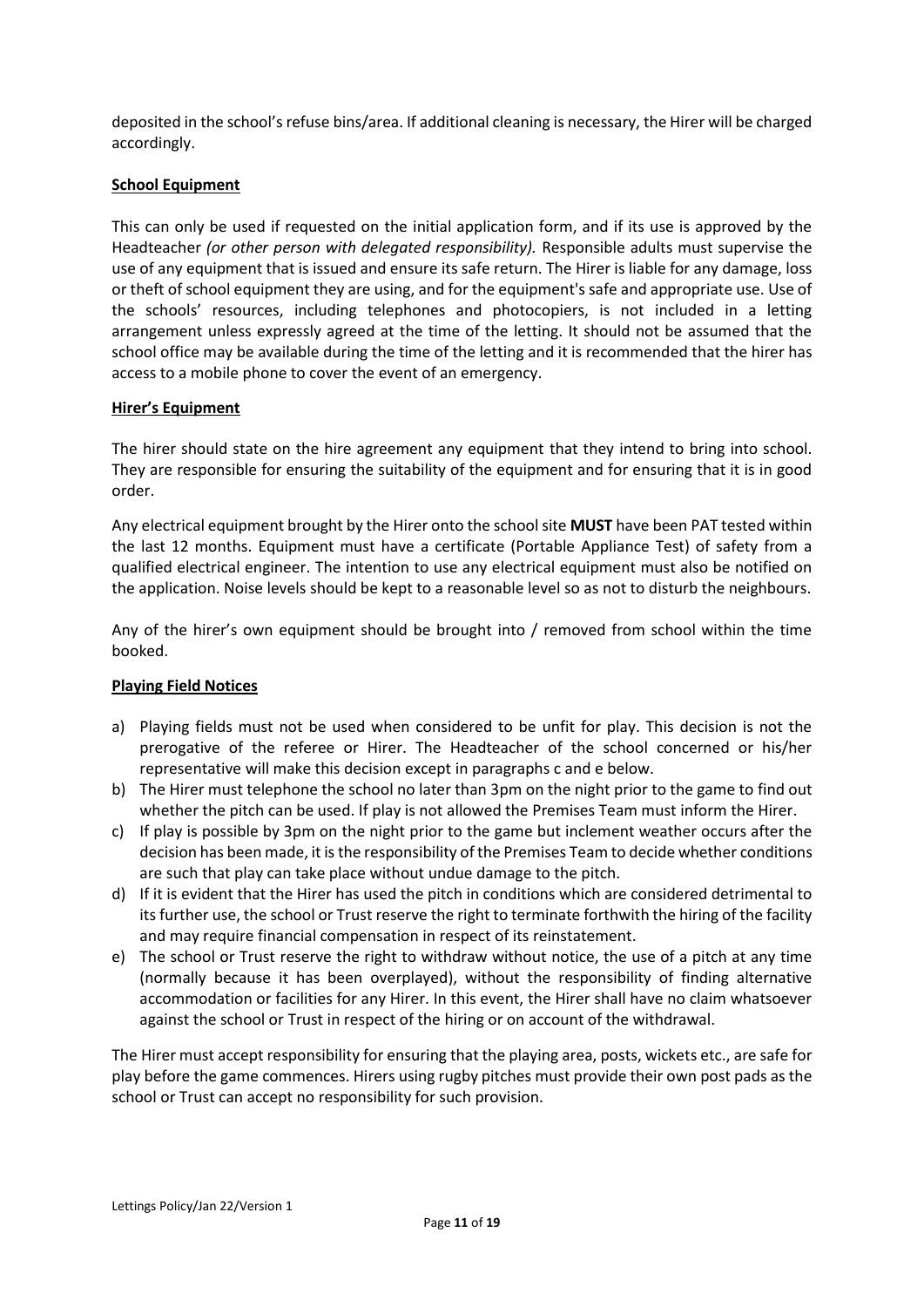#### **Car Parking Facilities**

Subject to availability, the Hirer and other adults/visitors involved/attending the letting may use the school car parking facilities. The school or the Trust will not accept any responsibility in terms of damage, theft or loss of any car left in the car park during the hire period. Cars must be parked in marked bays only.

#### **Toilet Facilities**

Access to the school's toilet facilities is included as part of the hire arrangements. The toilets for use will be identified by a member of the Premises team. They are the only toilets to be used during the letting.

#### **First Aid Facilities**

There is no legal requirement for the school to provide first aid facilities for the Hirer. It is the Hirer's responsibility to make their own arrangements, including the provision of first aid training for supervising personnel, and the provision of a first aid kit, particularly in the case of sports lettings and PPE to deal with people displaying Covid symptoms and personnel as required by the DfE protective measures for out-of-school settings during the Coronavirus pandemic.

It is recommended that the hirer has access to a mobile phone at all times throughout the letting to cover any emergency event. Depending upon the event, the school may insist that a qualified First Aider must be onsite during the letting. If needed, evidence of a First Aid qualification will need to be provided.

#### **Food and Drink**

No food or drink may be prepared or consumed on the property without the direct permission of the school, in line with current food hygiene regulations. Where approval is given the Hirer must ensure that all food hygiene regulations are applied and adhered to.

All litter and food must be placed in the bins provided – with due regard being given to school recycling facilities. The school must be left clean and fit for use the following day.

#### **Intoxicating Liquor/Drugs**

No intoxicants/drugs shall be brought on to or consumed on the premises. Any person thought to be under the influence of alcohol or drugs will be refused admittance.

#### **Smoking**

The whole of the school premises is a non-smoking area, and smoking is not permitted within school buildings or on school grounds at any time.

#### **Suitable footwear**

Suitable footwear should be used. No stiletto or any type of thin heel is to be worn. If activities involve outdoor use, participants should ensure footwear is cleaned before re-entering the premises.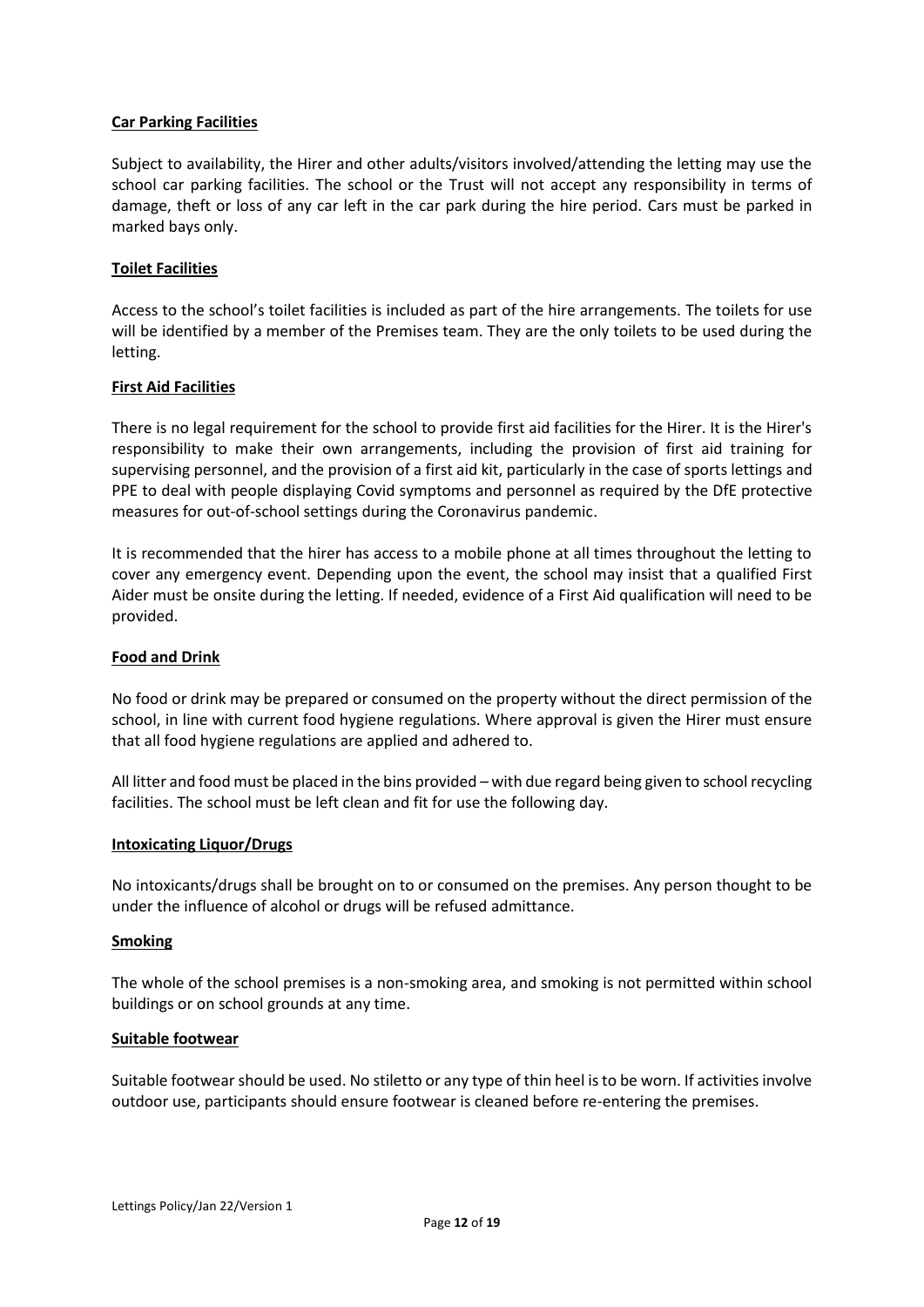## **Copyright or Performing Rights**

The Hirer shall not, during the occupancy of the premises, infringe any subsisting copyright or performing right, and shall indemnify the school against all sums of money which the school may have to pay by reason of an infringement of copyright or performing right occurring during the period of hire covered by this agreement.

# **Sub-letting**

The Hirer shall not sub-let the premises to another person.

#### **Variation of Scales of Charges and Cancellations**

The Hirer acknowledges that the charges given may be increased from time to time (they will be reviewed by the school or Trust on an annual basis) and that the letting may be cancelled, provided that in each circumstance at least 28 days' notice is given by either party to the hire arrangement. The hirer may be charged for the letting if insufficient notice (i.e. less than 28 days) is given to cancel the hire agreement.

It is the hirer's responsibility to notify participants (parents where participants are of school age), preferably in writing, of any changes in dates or venues at least one week in advance.

The school reserves the right to postpone your sessions should they clash with the school's events with prior notice given.

No sessions will be conducted when the school is closed during the Christmas period.

#### **Payment for letting**

The person applying to hire the premises will be invoiced for the cost of the letting in accordance with the school's current scale of charges. Payment must be received by the school either prior to or on the date of the letting taking place. The hirer will be subject to an administration fee for late payment, again, in accordance with the school's current scale of charges.

#### **Termination**

It should be noted that in the event of a breach of the Terms and Conditions by the Hirer or his employees, agents, licensees or invitees, the school or Trust reserve the right to cancel the hiring forthwith and in so doing, shall not be liable to refund the hiring fee or any part thereof to the Hirer or to any third party for compensation in respect of such cancellation of the hiring.

The school or Trust may end this agreement immediately by notice if at any time any payment due remains unpaid for more than 28 days after the due date.

The school and the hirer can terminate this contract at any time with a 1-month prior notice.

#### **Security**

The school will hire and pay for a person to be responsible for the security of the premises before, during and after the hire, and for the cleaning of the premises after its use. This cost will be included in the charge for the letting. If no suitable person can be employed, then the letting will not be allowed or will be cancelled. Only named key holders may operate the security system. Keys must not be passed to any other person without direct permission of the Headteacher of the school.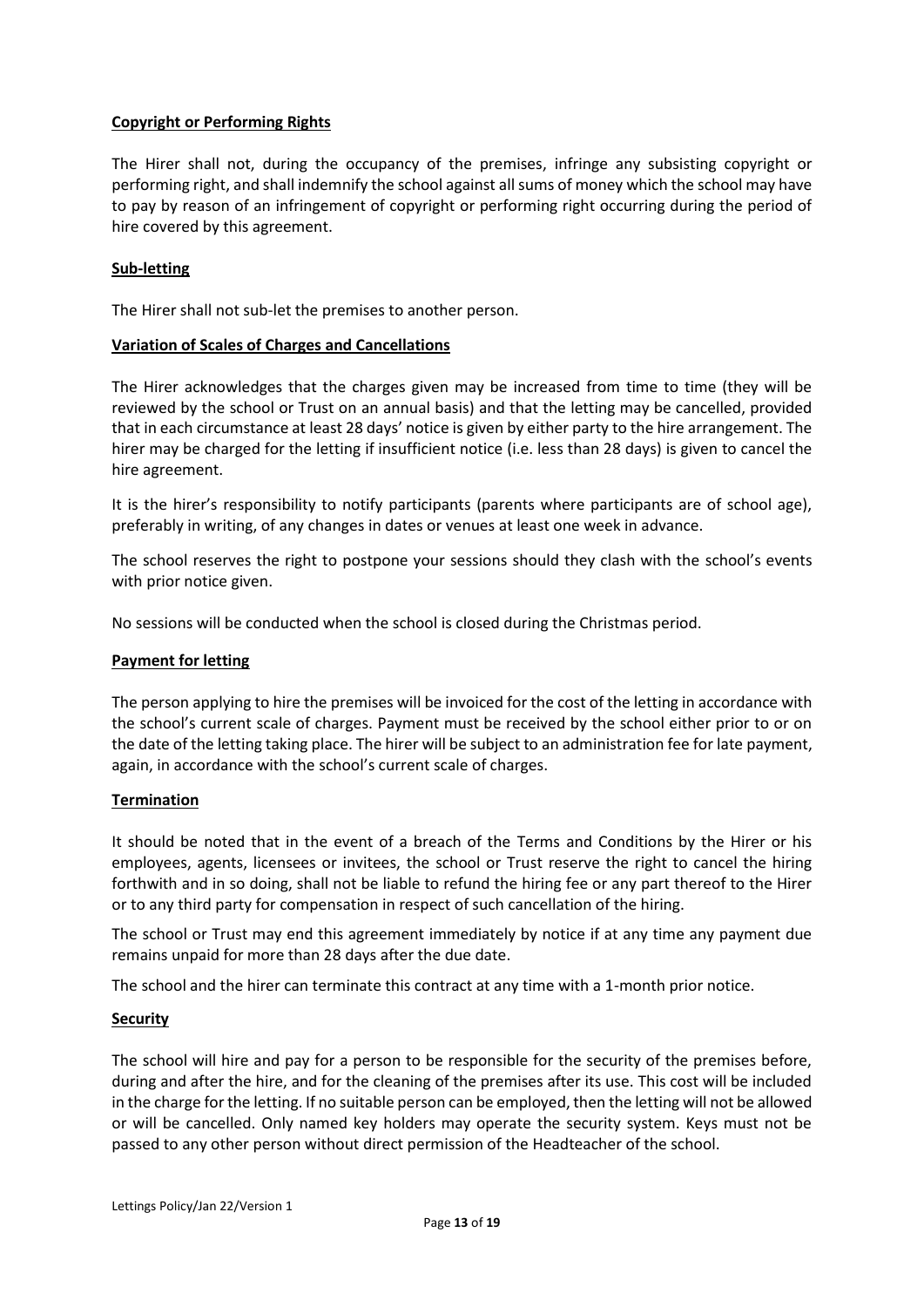#### **Right of Access**

The school reserves the right of access to the premises during any letting. The Headteacher (or delegated officer) may attend to monitor activities from time to time.

#### **Conclusion of the Letting**

The hirer shall, at the end of the hire period:

- To ensure the premises are left in a clean and appropriate state.
- To ensure equipment is left clean and tidy.
- To check all windows are shut.
- To ensure lights are turned off.
- To ensure all doors are shut.
- To ensure the premises are vacated at the agreed time.
- To ensure all rubbish is removed from the site.

If this condition is not adhered to, an additional charge may be made.

#### **Vacating of Premises**

The Hirer shall ensure that the premises are vacated promptly at the end of the letting. The Hirer is to inform the school, at the latest by the following working day of any hazards, damages, accidents or maintenance issues.

The Hirer is responsible for supervising any children taking part in an activity until a responsible adult collects them.

#### **Promotional Literature/Newsletters**

A draft copy of any information proposed for distribution which contains any reference to the school must be sanctioned by the Headteacher *(*or delegated officer*)* at least one week prior to proposed distribution by the hirer.

#### **Letting Charges**

Charges for the hire of school premises are as follows:

Example:

|                     | Rate per hour |
|---------------------|---------------|
| <b>Main Hall</b>    | £30.00        |
| <b>School Field</b> | £25.00        |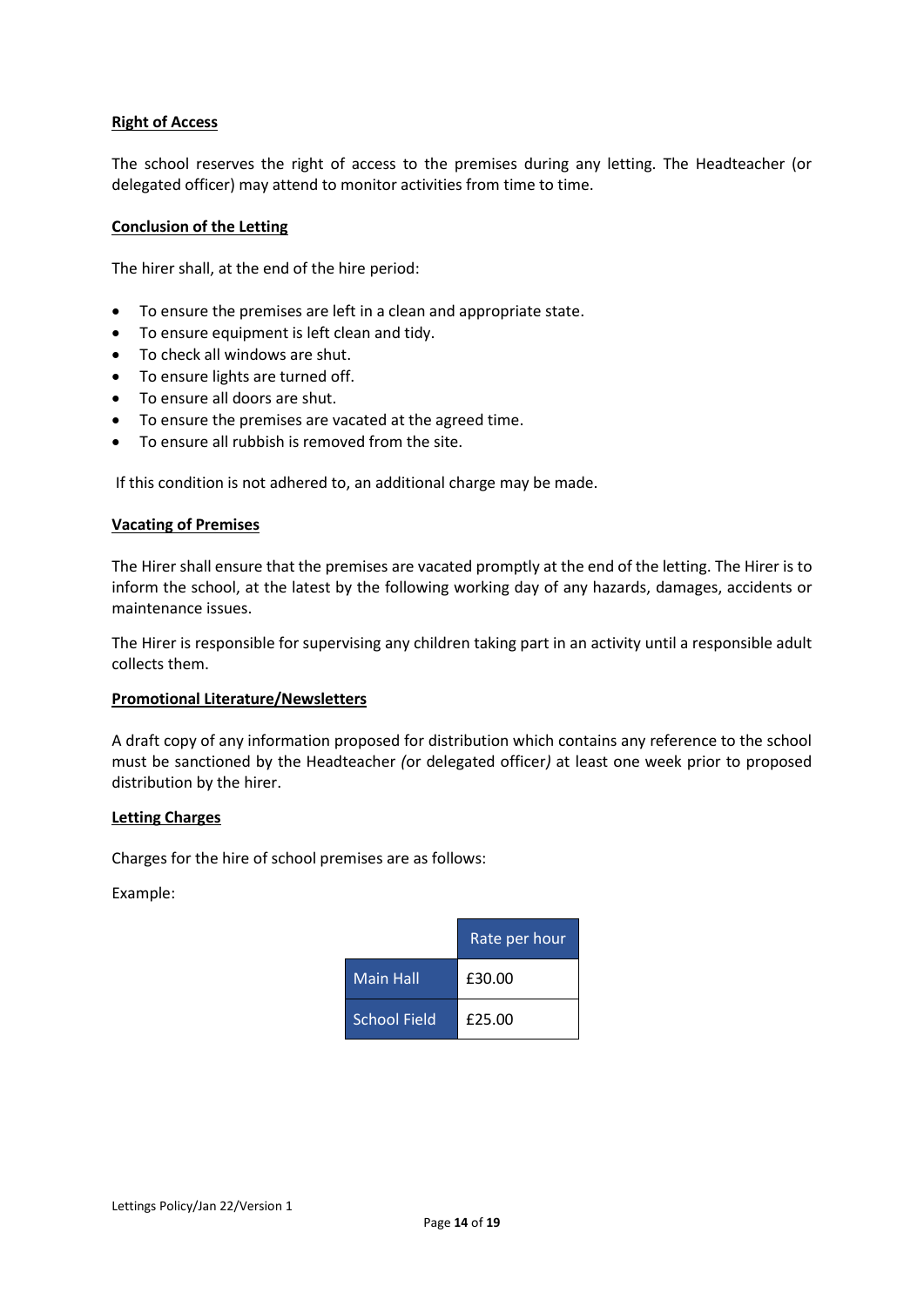Long term bookings are welcome, but the school retains the right to vary these charges accordingly. Long term bookings will be invoiced monthly, in advance.

# **Confirmation of understanding**

I …………………………… (Hirer's Name) confirm that I have read and understood the Terms and Conditions of Hire in respect of facilities at St Benet's Catholic Primary School and will ensure they are adhered with.

I agree that our activities will comply with DfE protective measures for out-of-school settings during the Coronavirus (COVID-19) pandemic.

I agree that in dealing with suspected and confirmed Coronavirus cases, Government guidance will be followed along with Public Health, England protocols.

Signed: \_\_\_\_\_\_\_\_\_\_\_\_\_\_\_\_\_\_\_\_\_\_\_\_\_\_\_\_\_\_\_ Date: \_\_\_\_\_\_\_\_\_\_\_\_\_\_\_\_\_\_

Print Name:

Organisation: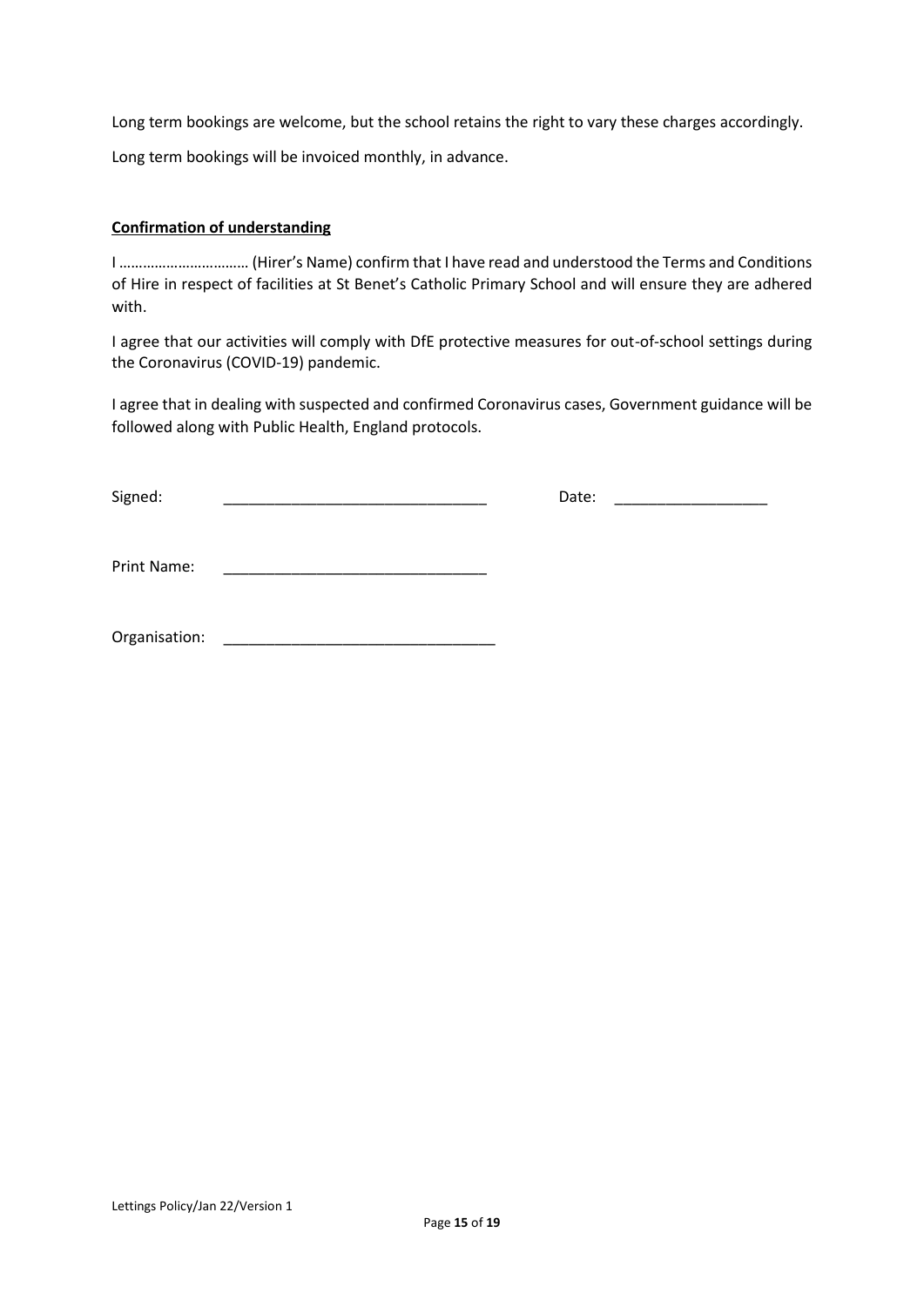# **APPENDICES**

# **Appendix 1**

# **SCHOOL LETTING - BOOKING REQUEST FORM**

| Name of Hirer:                                                |                |                  |               |
|---------------------------------------------------------------|----------------|------------------|---------------|
| <b>Address of Hirer:</b>                                      |                |                  |               |
|                                                               |                |                  |               |
| Telephone number of Hirer:                                    |                |                  |               |
| <b>Email address of Hirer:</b>                                |                |                  |               |
| Name of organisation:                                         |                |                  |               |
| Address of organisation:                                      |                |                  |               |
| Activity of organisation:                                     |                |                  |               |
| Details of premises requested (hall, playground, field, etc.: |                |                  |               |
|                                                               |                |                  |               |
|                                                               | First choice:  | Second choice:   | Third choice: |
| Day of week requested:                                        |                |                  |               |
| Times requested (allow time for your                          | Start:         | Finish:          |               |
| preparation and clearing):                                    |                |                  |               |
| Dates required:                                               |                |                  |               |
| Use of school equipment:                                      |                |                  |               |
|                                                               |                |                  |               |
| Details of any equipment to be                                |                |                  |               |
| brought into school (including                                |                |                  |               |
| electrical equipment):                                        |                |                  |               |
| Maximum number of participants:                               | No. of Adults: | No. of children: |               |
| Age range of participants:                                    |                |                  |               |
| Number of supervising adults:                                 |                |                  |               |
| Relevant qualification of                                     |                |                  |               |
| supervising adults:                                           |                |                  |               |
| Where applicable, have DBS checks                             | When?          | By whom?         |               |
| been carried out?                                             |                |                  |               |
| Safeguarding and child protection                             |                |                  |               |
| policy and procedures in place?                               |                |                  |               |
| Insurance cover in place (copy                                |                |                  |               |
| provided)?                                                    |                |                  |               |
| Risk assessment been completed                                |                |                  |               |
| (copy provided)?                                              |                |                  |               |

*Dates during the year when the area will be unavailable due to school use or closure will be issued at the beginning of the school year in September. These dates may be subject to change, but prior notice will always be given if the premises become unavailable due to unforeseen circumstances.*

The Hirer confirms that adequate and appropriate insurance cover is in place for the activity to be carried out by producing the schedule of insurance cover (see Terms and Conditions for details)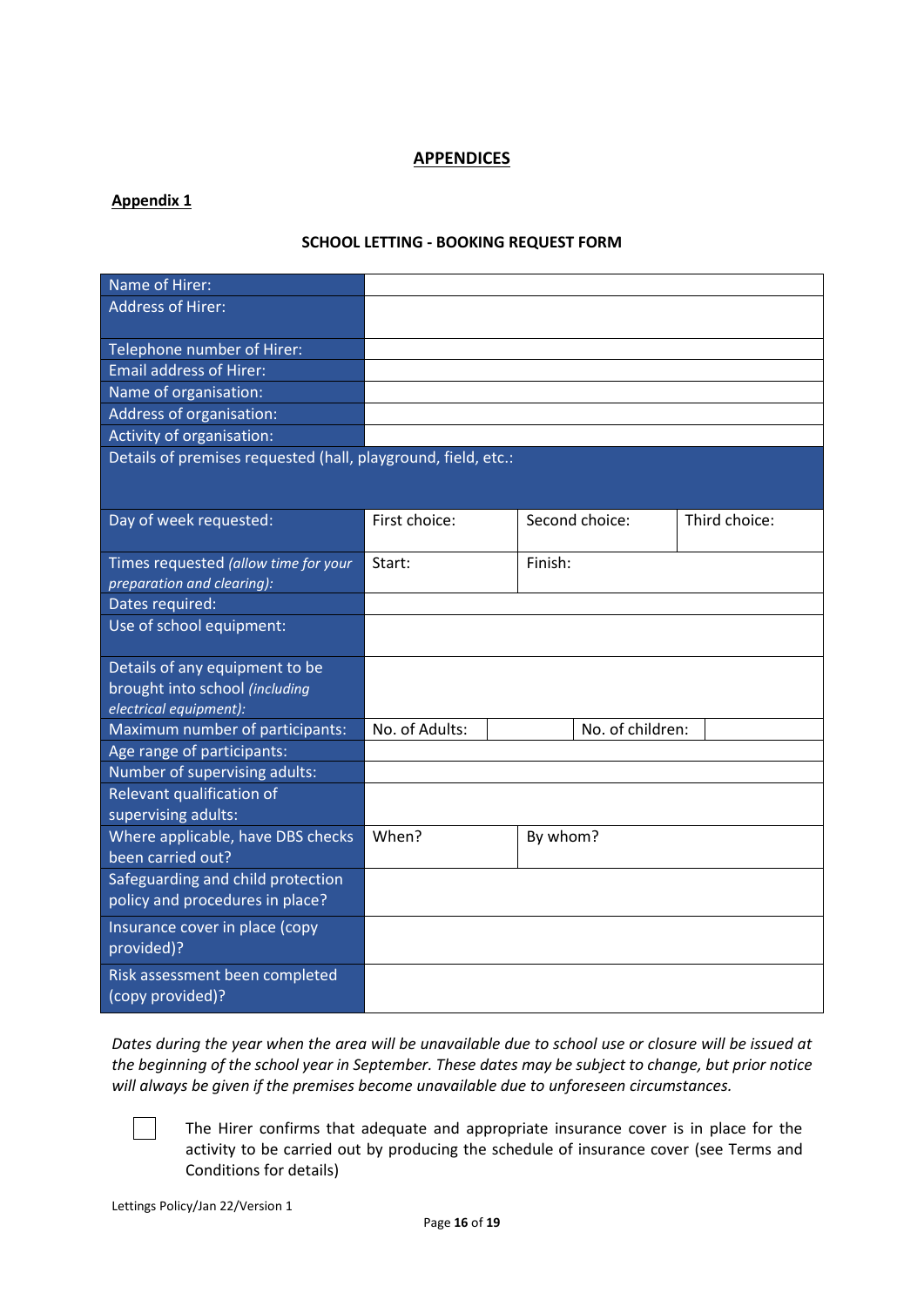| The Hirer confirms that arrangements are in place with references to First Aid (including<br>COVID compliance) and they understood the fire and emergency evacuation procedures<br>(see Terms and Conditions for details). |  |  |  |
|----------------------------------------------------------------------------------------------------------------------------------------------------------------------------------------------------------------------------|--|--|--|
| The Hirer undertakes to comply with the regulations regarding the use of own electrical<br>equipment (see Terms and Conditions for details).                                                                               |  |  |  |
| Any other relevant information:                                                                                                                                                                                            |  |  |  |
|                                                                                                                                                                                                                            |  |  |  |
|                                                                                                                                                                                                                            |  |  |  |
|                                                                                                                                                                                                                            |  |  |  |
|                                                                                                                                                                                                                            |  |  |  |
|                                                                                                                                                                                                                            |  |  |  |

I have read, accepted, and signed the Terms and Conditions of Hire and I confirm that I am over the age of 18. Booking times include set up and clear up time and that the information provided on this form is correct.

Signed: \_\_\_\_\_\_\_\_\_\_\_\_\_\_\_\_\_\_\_\_\_\_\_\_\_\_\_\_\_\_\_\_\_\_\_\_\_\_\_\_\_\_\_\_\_\_\_\_

Name (please print):

Date: \_\_\_\_\_\_\_\_\_\_\_\_\_\_\_\_\_\_\_\_\_\_\_\_\_\_\_\_\_\_\_\_\_\_\_\_\_\_\_\_\_\_\_\_\_\_\_\_

This form should be emailed to stbenets@durhamlearning.net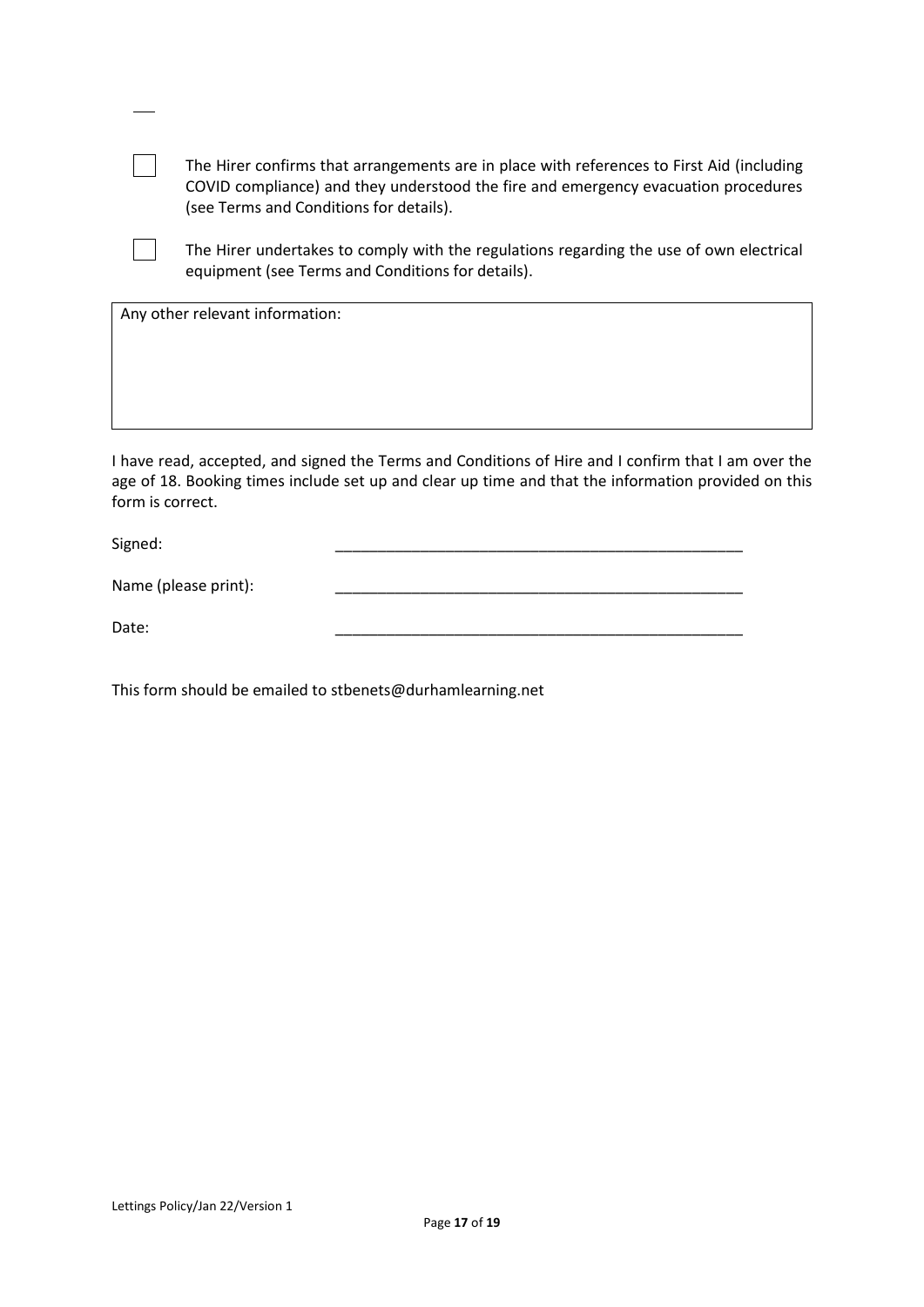# **Appendix 2**

**HIRE AGREEMENT**

|    | 1. The school:                     | St Benet's Catholic Primary School                                                                                   |
|----|------------------------------------|----------------------------------------------------------------------------------------------------------------------|
|    | 2. The Hirer:                      |                                                                                                                      |
|    | Address:                           |                                                                                                                      |
|    |                                    |                                                                                                                      |
|    |                                    |                                                                                                                      |
|    |                                    |                                                                                                                      |
|    | Telephone:                         |                                                                                                                      |
|    | 3. Areas of the school to be used: | <u> 1989 - Johann John Harry Harry Harry Harry Harry Harry Harry Harry Harry Harry Harry Harry Harry Harry Harry</u> |
|    | 4. Specific nature of use:         | <u> 1989 - Johann John Stone, markin amerikan bisa di sebagai kecamatan dan bisa di sebagai kecamatan dalam bisa</u> |
| 5. | Maximum attendance:                | <u> 1989 - Johann John Stone, meny ambany amin'ny fivondronan-kaominin'i Paris (</u>                                 |
|    | 6. Details of school equipment     |                                                                                                                      |
|    | to be used:                        |                                                                                                                      |
|    | 7. Date(s) of hire:                | <u> 1980 - Johann John Stein, mars an deus Amerikaansk kommunister (</u>                                             |
|    | 8. Period(s) of hire:              |                                                                                                                      |
|    | 9. Charge:                         |                                                                                                                      |

- 10. The school agrees to hire the premises to the Hirer on the date(s) and for the period(s) mentioned above, upon payment of the charge specified.
- 11. The Hirer accepts all the conditions of hire as set out in the terms and conditions document. The Hirer's attention is specifically drawn to the indemnities contained in the hire conditions, and the need to ensure that suitable insurance cover is in place for any loss, damage or injury.

Signatures:

| <b>The Hirer</b> | The school representative |
|------------------|---------------------------|
| Print name:      | Print name:               |
|                  |                           |
| Sign:            | Sign:                     |
| Date:            | Date:                     |